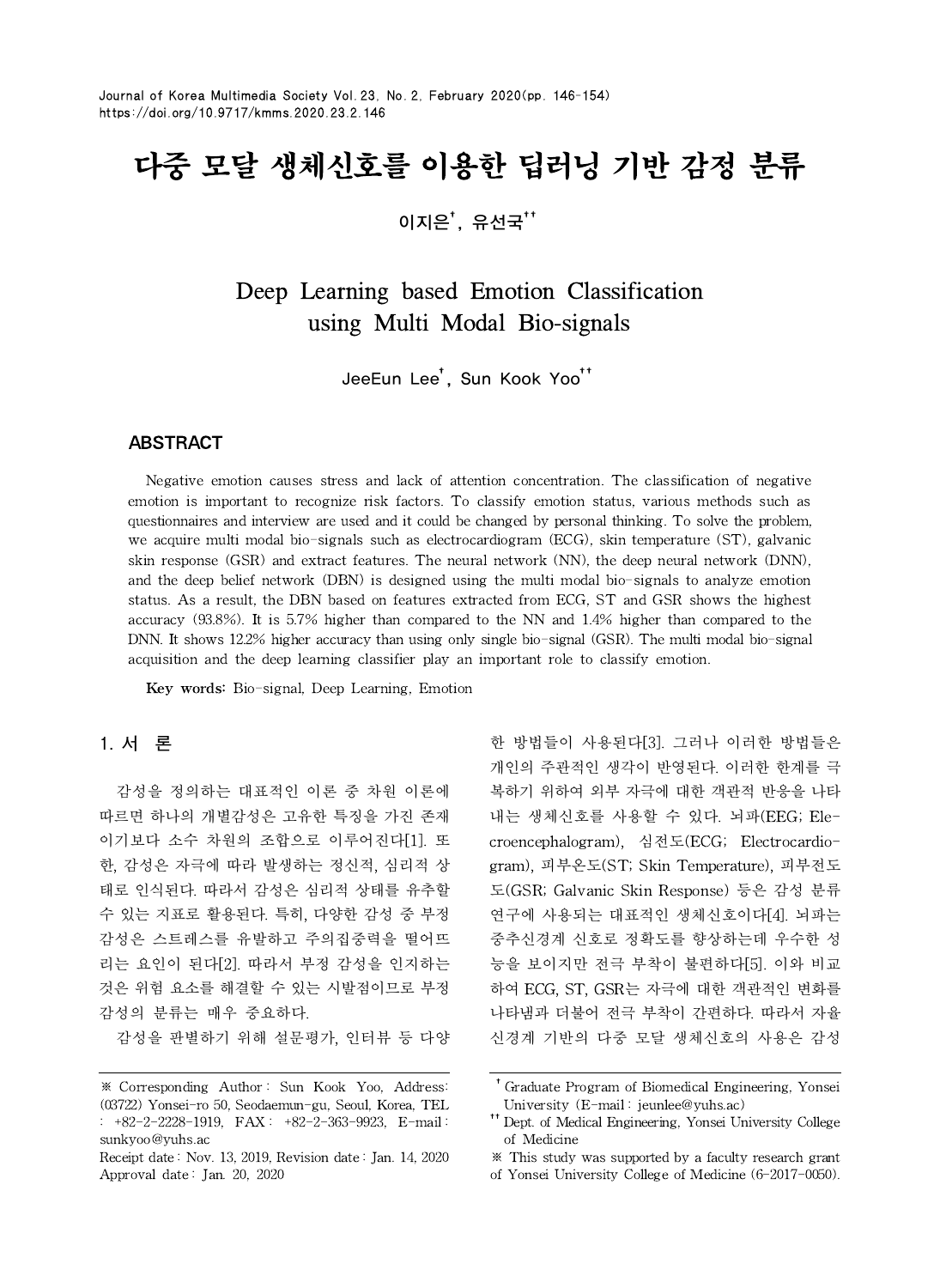분류의 객관성을 유지하며 비교적 편리하게 생체신 호 획득을 가능하게 한다. 그러나 생체신호는 미세 전류의 흐름으로부터 측정되기 때문에 움직임, 외부 환경 잡음 등에 민감하다[4]. 이러한 잡음의 영향을 최소화하기 위해서는 생체신호의 특성을 반영하는 특징을 추출하는 것이 중요하다. 추출된 생체신호 특 징들은 감성 분류기의 입력으로 사용된다.

감성 분류의 성능을 높이기 위해서는 생체신호의 특징을 추출하는 것과 더불어 분류기의 설계가 중요 하다. 감성은 복합적 생체 반응을 일으킨다. 복합적 인 생체신호들을 해석하기 위해서는 비선형 연산이 필요하다. 최근 딥러닝이 다양한 분야에서 우수한 성 능을 보이는 추세이며, 이를 감성 분류에 적용하면 고성능 분류기를 설계할 수 있다. 특히, DNN(Deep Neural Network), DBN(Deep Belief Network)은 CNN(Convolution Neural Network)과 같은 이미지 기반의 분류기와 다르게 특징 추출 기반 분류에 우수 한 성능을 보인다[6].

본 연구는 감성 분류를 목적으로 한다. 특히, 주관 적인 요소를 배제하고 객관적인 요소만을 사용하기 위하여 다중 모달 생체신호를 사용하였다. 또한, 복 합적인 생체 반응을 해석하기 위하여 딥러닝을 적용 한다. 이를 통해 최종적으로 다중 모달 생체신호를 통한 딥러닝 기반 감성 분류기를 설계하였다.

# **2. 실험 및 방법**

#### 2.1 데이터 획득

본 연구에서는 감성을 유발하기 위하여 시각 자극 을 사용하였다. 사용한 시각 자극은 두 종류의 영상 이다. 피험자는 기본감성 유도를 위한 다큐멘터리 영 상인 '인간의 두 얼굴'과 부정감성을 유도하기 위한 공포 영화인 'Saw 3'를 시청하였다. 실험은 영상의 종류에 따라 두 번으로 나누어 진행하였다. 1차 실험 에서는 15분 동안 피험자가 안정 상태를 유지하도록 한 후 60분 동안 다큐멘터리 영상을 시청하도록 하였 다. 1차 실험이 끝나고 충분한 휴식을 취한 후, 2차 실험을 진행하였다. 2차 실험 역시 피험자가 15분 동 안 안정 상태를 유지한 후, 60분 동안 공포 영상을 시청하도록 하였다.

피험자가 영상을 시청하는 동안 생체신호 데이터 를 획득하였다. 피험자는 정신적, 신체적 질환이 없 는 20대 남성 19명을 대상으로 하며, 실험 전 동의서 를 작성하였다. 피험자의 생체신호는 BIOPAC MP 150TM 장비에서 1kHz로 샘플링하여 측정되었다. 측정된 생체신호는 ECG, ST, GSR이다. ECG 측정 을 위하여 좌측 7번 늑골(+), 우측 쇄골 아래(-), 목 뒤(Ground)에 센서를 부착하였다. ST는 우측 겨드 랑이 아래, GSR은 오른손 중지와 약지에 센서를 부 착하여 생체신호를 획득하였다. 실험을 시작하기 전 움직임으로부터 생기는 센서 잡음을 최소화하기 위 하여 피험자에게 실험 중 움직임을 자제하도록 지시 하였다. 측정된 생체신호는 5분을 기준으로 30초씩 움직이는 Sliding Window를 적용하여 특징 벡터 추 출에 사용한다.

## 2.2 특징 추출

## 2.2.1 심전도

ECG는 자율신경계의 활성 정도를 정량적으로 평 가하는 지표이다. ECG의 R 피크 정보로부터 심박변 이도(HRV; Heart Rate Variability)를 계산할 수 있 다. 심박변이도의 시간 영역에서 추출된 특징은 심박 변이도의 평균(Mean HRV), 표준편차(SDNN; the Standard Deviation of NN Intervals), 심박변이도의 제곱 합의 평균 값(RMSSD; the Square Root of the Mean Squared Difference of Successive NNs), 심박 변이도가 50ms 이상 차이가 나는 횟수(NN50; the Number of Pairs of Successive NNs that Differ by More Than 50ms)와 그 비율(pNN50; the Proportion Derived by Dividing NN50 by The Total Number of NN Intervals)이 있으며, 이는 수식 (1)-수식 (5) 로 나타낸다. 수식에서  $R$ 은 순서에 따른 R 피크 간 격의 시간, N은 총 R 피크 간격의 개수를 의미하며  $\emph{Count}$ 는 괄호 안의 조건을 만족할 때의 개수를 세는 것을 의미한다[7-9]. i 에서  $R_i$ 도<br>총 R 피크<br>의 조건을<br>-9].<br><u>1  $\sum_{i=1}^{N}(R_i)^2$ </u> airs of Successive NNs t<br>Oms)와 그 비율(pNN50; t<br>Dividing NN50 by The T<br>als)이 있으며, 이는 수식<br>수식에서 *R*<sub>,</sub>은 순서에 따<br>은 총 R 피크 간격의 개<br>안의 조건을 만족할 때의<br>가[7-9].<br> $=\sqrt{\frac{1}{N}\sum_{i=1}^{N}(R_{i})^{2}}$ ,  $\frac{1}{N}$ ,  $\frac{N}{N}$ ,  $\frac{1}{N}$  로 드 가<br>- 총 R 피크 간격의<br>안의 조건을 만족할<br> $[7-9]$ .<br> $\sqrt{\frac{1}{N} \sum_{i=1}^{N} (R_i)^2}$ <br> $\frac{1}{N-1} \sum_{i=1}^{N} (R_i - \text{MeanHF})^2$ 

$$
Mean HRV = \sqrt{\frac{1}{N} \sum_{i=1}^{N} (R_i)^2}
$$
 (1)

$$
SDNN = \sqrt{\frac{1}{N-1} \sum_{i=1}^{N} (R_i - Mean HRV)^2}
$$
 (2)

$$
RMSSD = \sqrt{\frac{1}{N-1} \sum_{i=1}^{N} (R_i - R_{i-1})^2}
$$
 (3)

$$
NN50 = Count(R_i > 50ms)
$$
\n<sup>(4)</sup>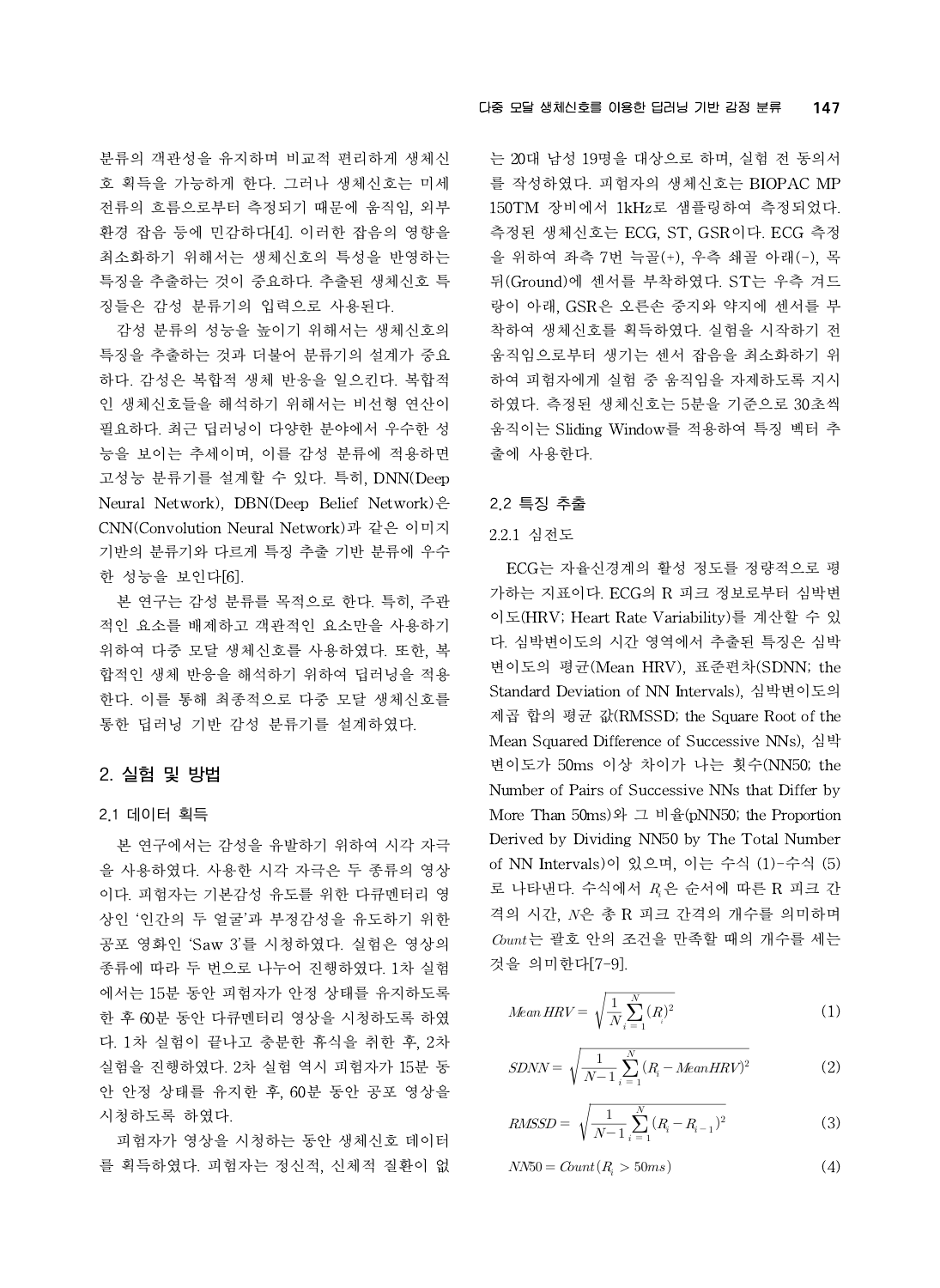$$
pNN50 = \frac{NN50}{N} \times 100\%
$$
 (5)

주파수 영역에서 추출된 특징은 저주파와 고주파 파워의 비(LF/HF; Ratio of Low Frequency Power and High Frequency Power), 0.003~0.4Hz 영역에서 의 총 스펙트럼 파워(TP; Total Power), 0.15~0.4Hz 영역에서의 총 스펙트럼 파워의 정규화 값(nHF; Normalized High Frequency Power), 0.04~0.15Hz 영역에서의 총 스펙트럼 파워의 정규화 값(nLF; Normalized Low Frequency Power)이 있다[7-9].

#### 2.2.2 피부온도

ST 역시 자율신경계의 영향을 받는 생체신호이 다. ST는 50Hz로 Down-sampling 시킨 후, 잡음 제 거를 위하여 저역 통과 필터를 이용하여 전처리하였 다. ST에서 추출한 특징은 Sliding Window가 적용 된 신호의 평균(Mean ST; Mean Skin Temperature))과 표준편차(SD ST; Standard Deviation of Skin Temperature)이다[10].

#### 2.2.3 피부전도도

GSR은 교감신경에 영향을 받는 지표로 흥분상태 에서 땀이 발생함에 따라 GSR가 증가한다. GSR은 Skin Conductance Response(SCR)를 나타내는 Phasic 성분과 Skin Conductance Level(SCL)을 나 타내는 Tonic 성분으로 이루어져 있다. Phasic 성분 은 자극에 따라 빠르게 진동하며 변화하는 성분을 나타내고, Tonic 성분은 체온 외 땀샘의 활성 정도를 나타낸다[11]. Phasic 성분과 Tonic 성분의 분리를 위해 이산 웨이블릿 변환을 이용한다. 분리된 Phasic 성분으로부터 추출된 특징은 영점교차율(ZC GSRP; Zero Crossing of Galvanic Skin Response for Phasic), 표준편차(SD GSRP; Standard Deviation of Galvanic Skin Response for Phasic)이다. Tonic 성 분으로부터는 평균(Mean GSRT; Mean Galvanic Skin Response for Tonic), 표준편차(SD GSRT; Standard Deviation of Galvanic Skin Response forf Tonic), 진폭(Amp GSRT; Amplitude of Galvanic Skin Response for Tonic)을 특징으로 추출하였다 [12].

## 2.2.4 특징 벡터 구성

본 연구에서는 영상 초반에는 감성의 유발이 어렵 다고 가정하였다. 따라서 영상의 후반부에서 추출된 100개의 window 구간 신호를 사용하여 특징을 추출 하였다. 또한, 하나의 window 구간에서 추출되는 특 징 벡터는 ECG에서 9개, ST에서 2개, GSR에서 5개 로 총 16개로 구성된다. 최종적으로 한 피험자 당 기 본감성에서 [100×16] 개의 특징 벡터, 부정감성에서 [100×16] 개의 특징 벡터를 구성하여 총 [200×16] 개 의 특징 벡터를 구성한다.

생체신호로부터 추출된 특징값들은 시간 영역, 주 파수 영역 등 서로 다른 영역에서 추출된다. 또한, 비율의 계산을 통해 추출되는 특징들이 있다. 따라서 정규화 과정 없이 특징 벡터를 사용하는 경우, 특징 벡터의 특성에 따라 가중치에 영향을 줄 수 있다. 따 라서 평균과 분산을 이용하는 z-score를 통하여 각 각의 특징값을 정규화하였다. 정규화된 데이터는 70%는 Training에 30%는 Test에 사용한다.

# 2.3 분류기

# 2.3.1 Neural Network

Neural Network(NN)는 오류 역전파 알고리즘을 통해 학습되는 기본적인 방법의 분류기이다. 특히, NN은 복잡한 입력에 대해서도 충분한 학습 과정을 통하여 입력된 데이터를 분류한다[13]. 본 연구에서 는 은닉 노드의 개수, 학습률 등 다양한 조건을 바꿔 가며 NN을 설계하였다. Fig. 1은 본 연구에서 제안한 NN의 구조를 보여준다. 최종적으로 설계된 NN은 16



Fig. 1. Proposed Neural Network.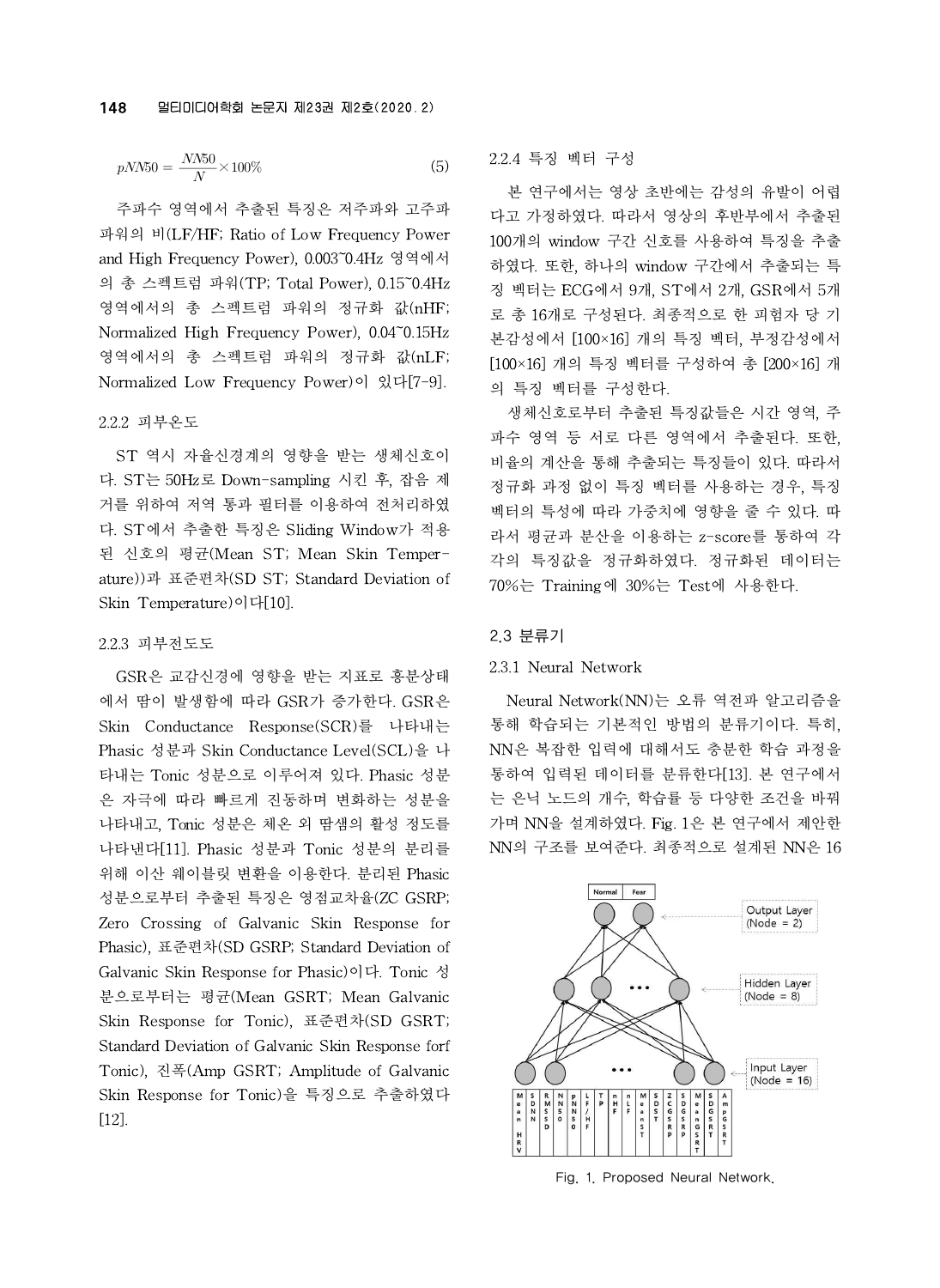개의 은닉 노드를 가지며 batch size는 10, 학습률은 0.1, epoch는 200번, 시그모이드 활성 함수를 통해 학 습된다.

#### 2.3.2 Deep Neural Network

DNN는 NN을 깊게 쌓아놓은 구조이다. 특히, NN 에서 사용하는 시그모이드 활성 함수를 대신하여 Softmax, ReLU의 개념이 추가되어 기존 multi-layer NN의 한계를 극복한다[14]. 본 연구에서는 DNN의 설계를 위해 은닉층의 수, 은닉 노드의 개수, 학습률 등 다양한 조건을 바꿔가며 optimum parameter를 설계하였다. Fig. 2는 본 연구에서 제안한 DNN의 구 조를 보여준다. 설계된 DNN은 4개의 은닉층을 가지 며 각 은닉층은 [64, 64, 32, 16]개의 은닉 노드를 가진 니 -<br>다 은닉층의 활성 함수는 ReLIJ 출력층의 활성 함수 나 - -다. 은닉층의 활성 함수는 ReLU, 출력층의 활성 함수 는 softmax를 사용하며 batch size는 10, 학습률은 0.01, epoch는 50번으로 설정하여 학습을 진행하였다.

#### 2.3.3 Deep Belief Network

DBN은 DNN과 유사한 구조를 가진다. 그러나 DNN에서 사용하는 오류 역전파 알고리즘과 다르게 DBN은 층을 쌓는 초기 과정에서부터 가중치를 조정 한다[15]. DBN은 Restricted Boltzmann Machine (RBM)을 다층으로 쌓아 올려 구성한다. RBM은 입 력층의 확률 분포로부터 은닉층의 값을 추정하는 비 교사학습을 진행한다. RBM의 학습이 모두 끝나면



Fig. 2. Proposed Deep Neural Network.

오류 역전파 알고리즘을 사용하는 Fine-tuning 과정 을 통해 최종적으로 분류기를 학습한다[16]. 본 연구 에서는 DBN의 설계를 위해 은닉층의 수, 은닉 노드 의 개수, 학습률 등 다양한 조건을 바꿔가며 optimum parameter를 설계하였다. Fig. 3은 본 연구에서 제안한 DBN의 학습 과정 및 최종 구조를 보여준다. 설계된 DBN은 2개의 은닉층을 가지며 각 은닉층은 [16, 8]개의 은닉 노드를 가진다. 또한, batch size는 10, 학습률은 0.1, epoch는 200번, 시그모이드 활성



Fig. 3. Proposed Deep Belief Network.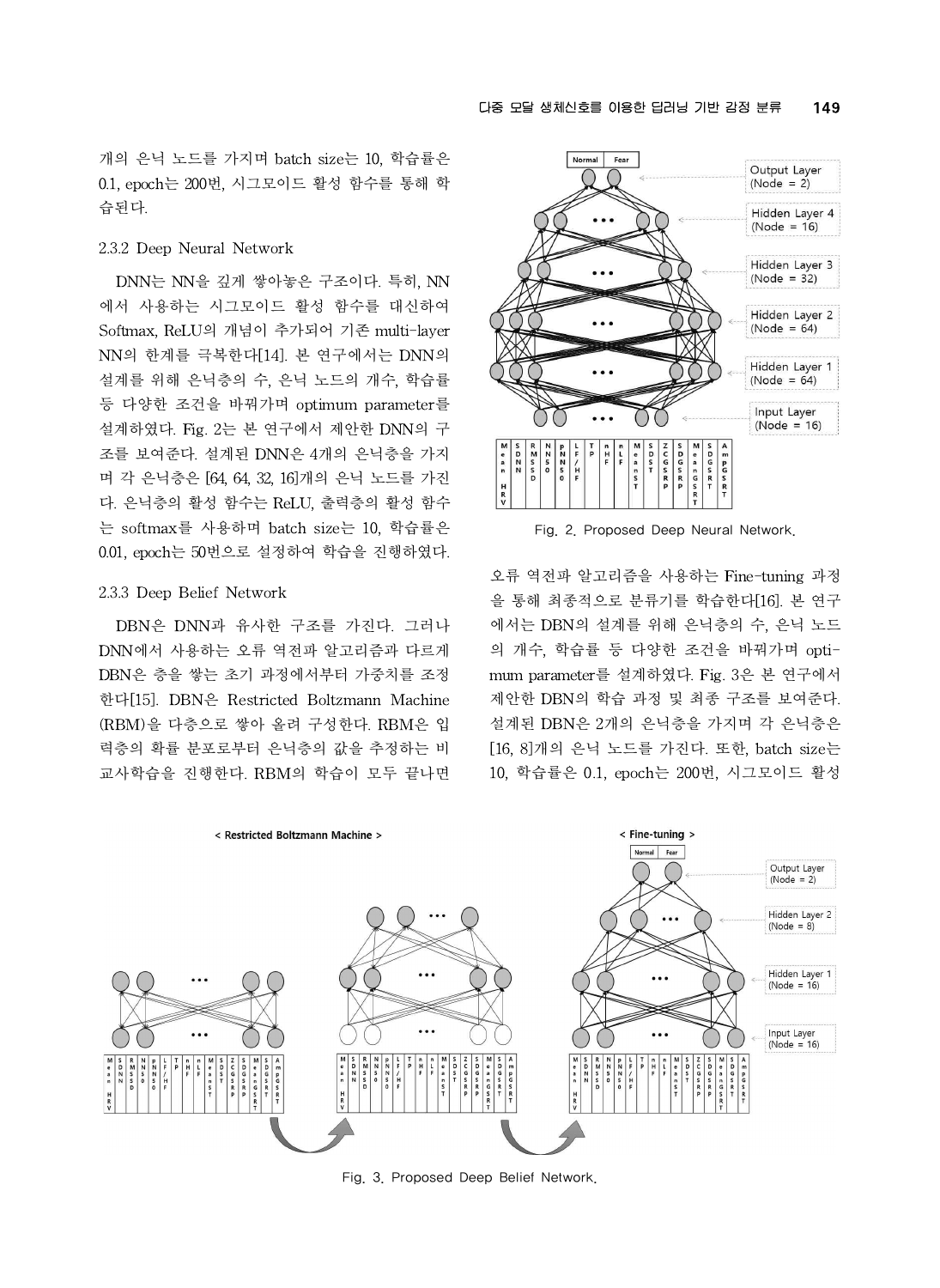

Fig. 4. System Configuration.

함수를 통해 분류기를 학습한다.

# 2.4 시스템 구성 및 구현

본 연구의 전반적인 시스템 구성은 Fig. 4와 같다. 먼저 감성 유발 시, 생체신호를 획득하기 위하여 실 험을 진행하고, 실험 시 ECG, ST, GSR을 획득한다. 획득된 신호는 필터링, R-peak Detection과 같은 pre-procissing을 거치고, 이를 통하여 특징을 추출 한다. 추출된 특징을 입력을 NN, DNN, DBN를 각각 training 학습하고, 학습된 분류기는 테스트 데이터 를 통하여 평가한다. Fig. 4와 같이 구성된 시스템 중 특징 추출과 분류기는 matlab 2019와 제공되는 neural network toolbox 11.1을 통하여 구현하였다. Fig. 5는 실제 시스템상에서 구현된 분류기 중 DNN 이 학습되는 과정에서의 loss graph를 나타낸 예시이 다. Fig. 5에서 볼 수 있듯이 DNN은 30 epoch에서부 터 loss가 수렴하는 것을 확인할 수 있다. NN, DNN, DBN 모두 분류기의 loss가 수렴될 때까지 훈련되며 분류기들의 batch size 10으로 훈련되므로 epoch 당 반복 횟수는 266번이다. NN과 DBN은 epoch를 200



Fig. 5. Graph of Training Loss.

으로 설정하였으므로 최대 반복 횟수는 53200, DNN 은 epoch를 50으로 설정하였으므로 최대 반복 횟수 는 13300이다. 시스템 구현 시 분류기의 훈련 시간은 최소 1분 30초에서 5분까지 소요된다.

### 2.5 평가방법

본 연구는 제안한 분류기를 평가하기 위하여 통계 적 지표를 사용한다. TP(True Positive)는 공포 영상 을 보았을 때, 부정감성으로 분류한 경우, TN(True Negative)은 다큐멘터리 영상을 보았을 때 기본감성 으로 분류한 경우, FP(False Positive)는 공포 영상을 보았을 때, 기본감성으로 분류한 경우, FN(False Negative)은 다큐멘터리 영상을 보았을 때 부정감성 으로 분류한 경우를 나타낸다. 수식(6)-수식(10)은 각각 Accuracy, Sensitivity, Specificity, Precision, Negative Predictive Value(NPV)를 나타내며 TP, TN, FP, FN을 통해 계산한다[17]. 모 군규인 경구, FT (Fase Fositive)는 흥료<br>았을 때, 기본감성으로 분류한 경우, F<br>gative)은 다큐멘터리 영상을 보았을 때<br>로 분류한 경우를 나타낸다. 수식(6)-수<br>각 Accuracy, Sensitivity, Specificity, P<br>gative Predictive Value(NPV)를 나타니<br>V, FP, FN을 통해 계산한다[17].<br>Accuracy=  $\frac{TP+TN}{$ 

$$
Accuracy = \frac{TP + TN}{TP + FN + FP + TN}
$$
\n
$$
Sensitivity = \frac{TP}{TP + FN}
$$
\n(6)

$$
TP + FN + FP + TN
$$
\n
$$
Sensitivity = \frac{TP}{TP + FN}
$$
\n
$$
(7)
$$
\n
$$
Specificity = \frac{TN}{FP + TN}
$$
\n
$$
(8)
$$

$$
TP + FN
$$
  
Specificity = 
$$
\frac{TN}{FP + TN}
$$
 (8)  
Precision = 
$$
\frac{TP}{TP + FP}
$$
 (9)

$$
FP + TN
$$
  
Precision = 
$$
\frac{TP}{TP + FP}
$$
 (9)  

$$
NPV = \frac{TN}{FN + TN}
$$
 (10)

$$
NPV = \frac{TN}{FN + TN}
$$
\n<sup>(10)</sup>

# **3. 결과 및 토의**

# 3.1 추출된 특징

# 3.1.1 심전도

Fig. 6은 ECG로부터 추출된 특징을 보여준다. x축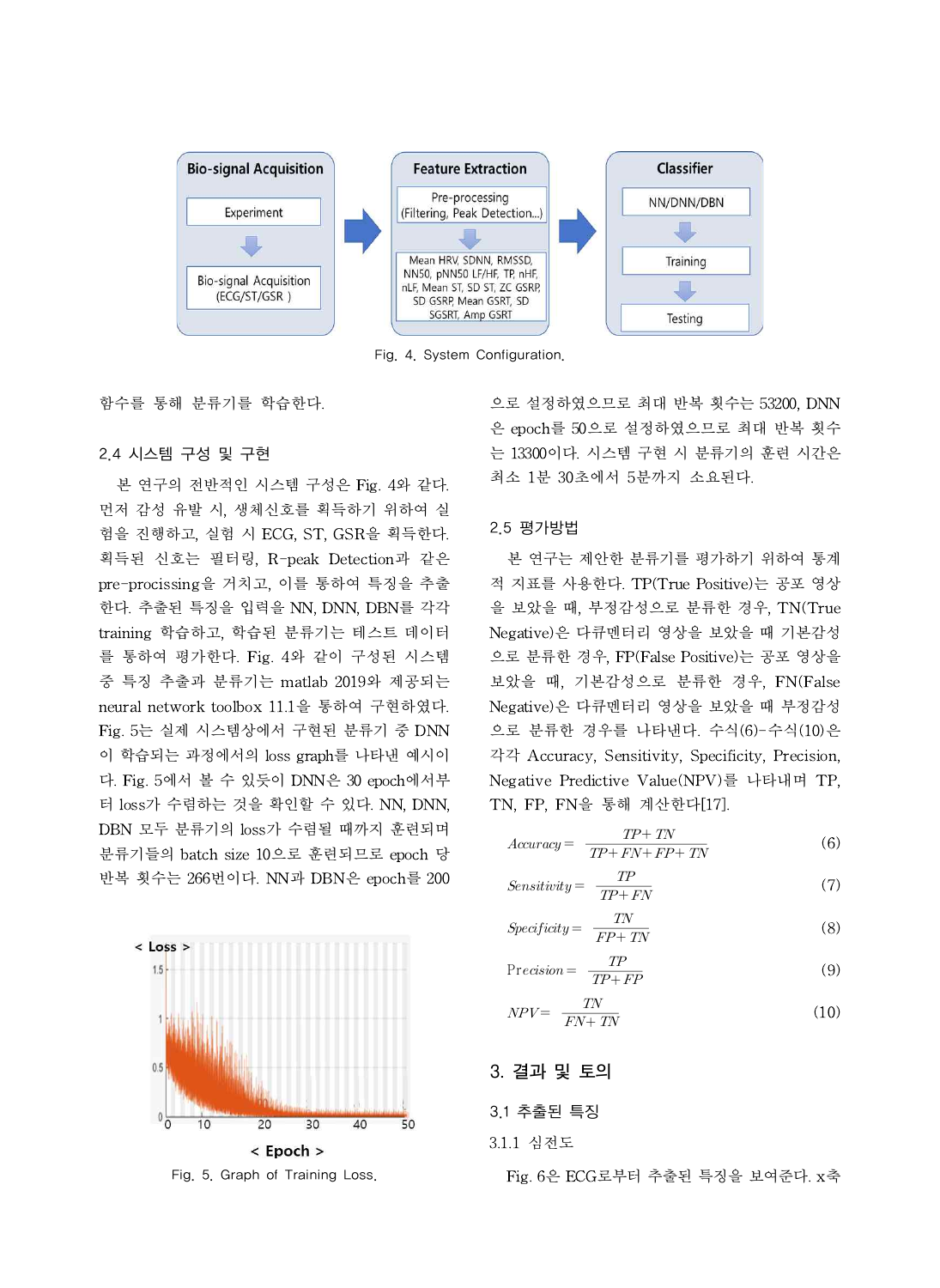

Fig. 6. Features Extracted from ECG.



Fig. 7. Features Extracted from ST.

은 시간에 따른 sample, y축은 정규화된 특징 값을 나타내고, 파란 선은 기본감성, 빨간 점선은 부정감 성을 나타낸다. Mean HRV, RMSSD, pNN50은 감성 에 따라 특징에서도 차이가 나는 것을 확인할 수 있 다. 특히, Mean HRV를 확인해보면 보통 기본감성인 경우보다 부정감성이 유도되는 경우 심박이 더 빠르 게 뛰고 있음을 확인할 수 있다.

# 3.1.2 피부온도

Fig. 7는 ST부터 추출된 특징이다. x축은 시간에 따른 sample, y축은 정규화된 특징 값을 나타내고, 파란 선은 기본감성, 빨간 점선은 부정감성을 나타낸

다. ST는 전반적으로 부정감성에서 높게 나타난다. 또한, 기본감성이 유도될 때와 비교하여 부정감성이 유도될 때 ST 변화 정도가 큼을 확인할 수 있다.

### 3.1.3 피부전도도

Fig. 8은 GSR의 Phasic 성분과 Tonic 성분으부터 추출된 특징을 보여준다. x축은 시간에 따른 sample, y축은 정규화된 특징 값을 나타내고, 파란 선은 기본 감성, 빨간 점선은 부정감성을 나타낸다. GSR로부터 추출된 특징은 감성 간의 차이가 명확하게 나타나는 것을 확인할 수 있다. 특히, Mean GSRT를 통해 부정 감성에서 땀샘의 활성이 많아지는 것을 확인할 수 있고, SD GSRT와 Amp GSRT를 통해 변화의 폭도 큼을 알 수 있다. 또한, 자극의 정도가 큰 경우, GSR 는 빠르게 진동하게 되는데 ZC GSRP는 이를 보여주 는 지표로서 부정감성에서 zero-crossing이 많이 일 어나고 있음을 보여준다.

## 3.2 분류기 성능 비교

Table 1은 NN, DNN, DBN의 성능 평가 지표이다.



Fig. 8. Features Extracted from GSR.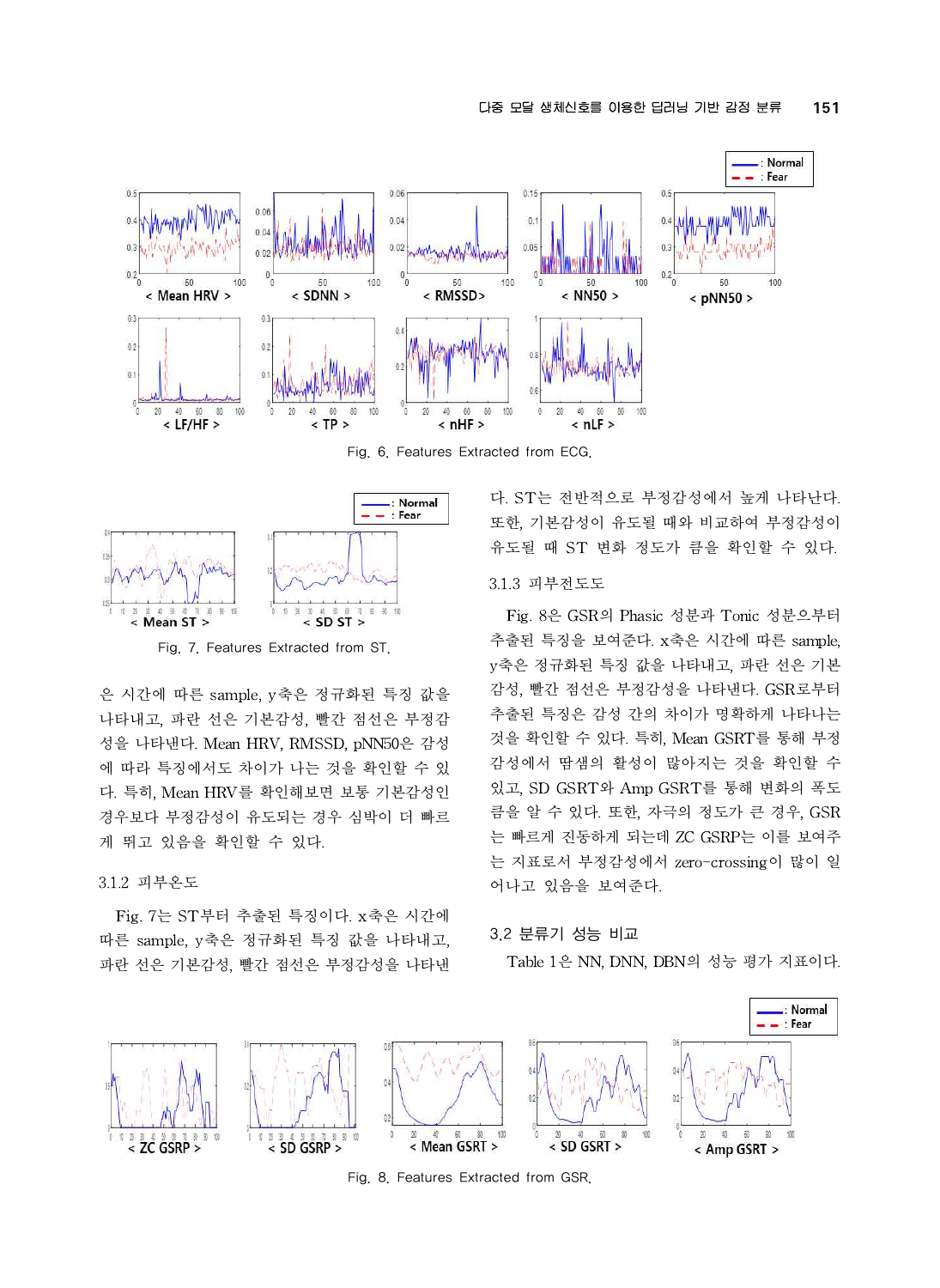| Classifier | TP<br>$(\% )$ | FN<br>$(\% )$ | FP<br>$(\%)$ | TN<br>(%) | <b>Contract Contract</b><br>Precision<br>(%) | NPV<br>(%) | Sensitivity<br>$(\%)$ | Specificity<br>$(\%)$ | Accuracy<br>(% ) |
|------------|---------------|---------------|--------------|-----------|----------------------------------------------|------------|-----------------------|-----------------------|------------------|
| NN         | 43.7          | 7.7           | 4.2          | 44.4      | 91.2                                         | 85.2       | 85.0                  | 91.3                  | 88.1             |
| <b>DNN</b> | 44.1          | 3.9           | 3.8          | 48.2      | 92.1                                         | 92.6       | 92.0                  | 92.7                  | 92.4             |
| DBN        | 48.9          | 3.0           | 3.2          | 44.9      | 93.8                                         | 93.8       | 94.2                  | 93.3                  | 93.8             |

Table 1. Classification Performance according to Classifiers

부정감성 분류 정확도는 DBN을 사용한 경우 93.8% 로 가장 높고, NN을 사용한 경우 88.1%로 가장 낮은 정확도를 가진다. Sensitivity와 Specificity 역시 DBN을 사용한 경우 각각 94.2%, 93.3%로 가장 우수 한 성능을 가지며, NN을 사용한 경우 85.0%, 91.3% 로 가장 낮은 성능을 보인다. 특히, NN을 사용한 경 우 Sensitivity와 Specificity의 차이가 5% 이상으로 DNN과 DBN보다 크며 부정감성을 분류하는 오류가 다른 분류기에 비교하여 큰 것을 확인할 수 있다.

### 3.3 생체신호에 따른 분류기 성능 비교

Table 2는 생체신호에 따른 NN, DNN, DBN의 성 능 평가 지표이다. 부정감성 분류 정확도는 ECG, ST, GSR의 특징을 입력으로 하는 DBN을 사용하는 경우 93.8%로 가장 높다. 반면에 ST만 입력으로 하 는 DBN을 사용하는 경우 정확도는 47.9%로 가장 낮으며 sensitivity는 0으로 부정감성을 모두 기본감 성으로 분류하는 것을 알 수 있다. 특히, ST에서 추 출한 특징을 단독으로 분류기의 입력으로 사용하는 경우, 모든 분류기에서 성능이 가장 낮다. ECG, ST, GSR의 신호를 각각 단독으로 사용하는 경우, GSR 에서 추출한 특징을 사용할 때 분류기의 정확도가 가장 높게 나타난다. 또한, ECG를 사용하는 경우에는 NN에서 72.6%로 가장 높은 정확도를, ST를 사용하 는 경우에는 DNN에서 61.3%의 가장 높은 정확도를 GSR에서는 DBN에서 81.6%로 가장 높은 정확도를

| Bio-signal                  | Classifier                  | Accuracy (%) | Sensitivity (%) | Specificity $(\%)$ |
|-----------------------------|-----------------------------|--------------|-----------------|--------------------|
| $\rm ECG$                   | NN.                         | 72.6         | 69.2            | 76.6               |
|                             | <b>DNN</b>                  | 64.4         | 72.4            | 59.7               |
|                             | <b>DBN</b>                  | 68.6         | 77.0            | 64.9               |
| $\operatorname{ST}$         | ${\rm NN}$                  | 59.9         | 66.1            | 57.9               |
|                             | <b>DNN</b>                  | 61.3         | 62.1            | 60.3               |
|                             | <b>DBN</b>                  | 47.9         | 0.0             | 47.9               |
| $\operatorname{GSR}$        | $\ensuremath{\text{NN}}$    | $81.1\,$     | 78.4            | 83.8               |
|                             | <b>DNN</b>                  | 78.9         | 79.2            | 78.5               |
|                             | <b>DBN</b>                  | 81.6         | 88.2            | 77.4               |
| ECG<br>$\operatorname{ST}$  | $\ensuremath{\text{NN}}$    | 74.9         | 78.6            | 72.4               |
|                             | $\mathop{\rm DNN}\nolimits$ | 76.8         | 76.6            | 77.0               |
|                             | <b>DBN</b>                  | 80.3         | 76.5            | 84.5               |
| ECG<br>$\operatorname{GSR}$ | NN                          | 84.2         | 87.3            | 81.8               |
|                             | <b>DNN</b>                  | 88.7         | 91.7            | 85.8               |
|                             | <b>DBN</b>                  | 91.0         | 89.9            | 92.0               |
| $\operatorname{ST}$<br>GSR  | NN                          | 83.1         | 81.0            | 85.1               |
|                             | <b>DNN</b>                  | 83.4         | 83.1            | 83.7               |
|                             | <b>DBN</b>                  | 85.1         | 86.9            | 83.7               |
|                             | NN.                         | 88.1         | 85.0            | 91.3               |
| All                         | <b>DNN</b>                  | 92.4         | 92.0            | 92.7               |
|                             | DBN                         | 93.8         | 94.2            | 93.3               |

Table 2. Classification Performance according to Bio-signal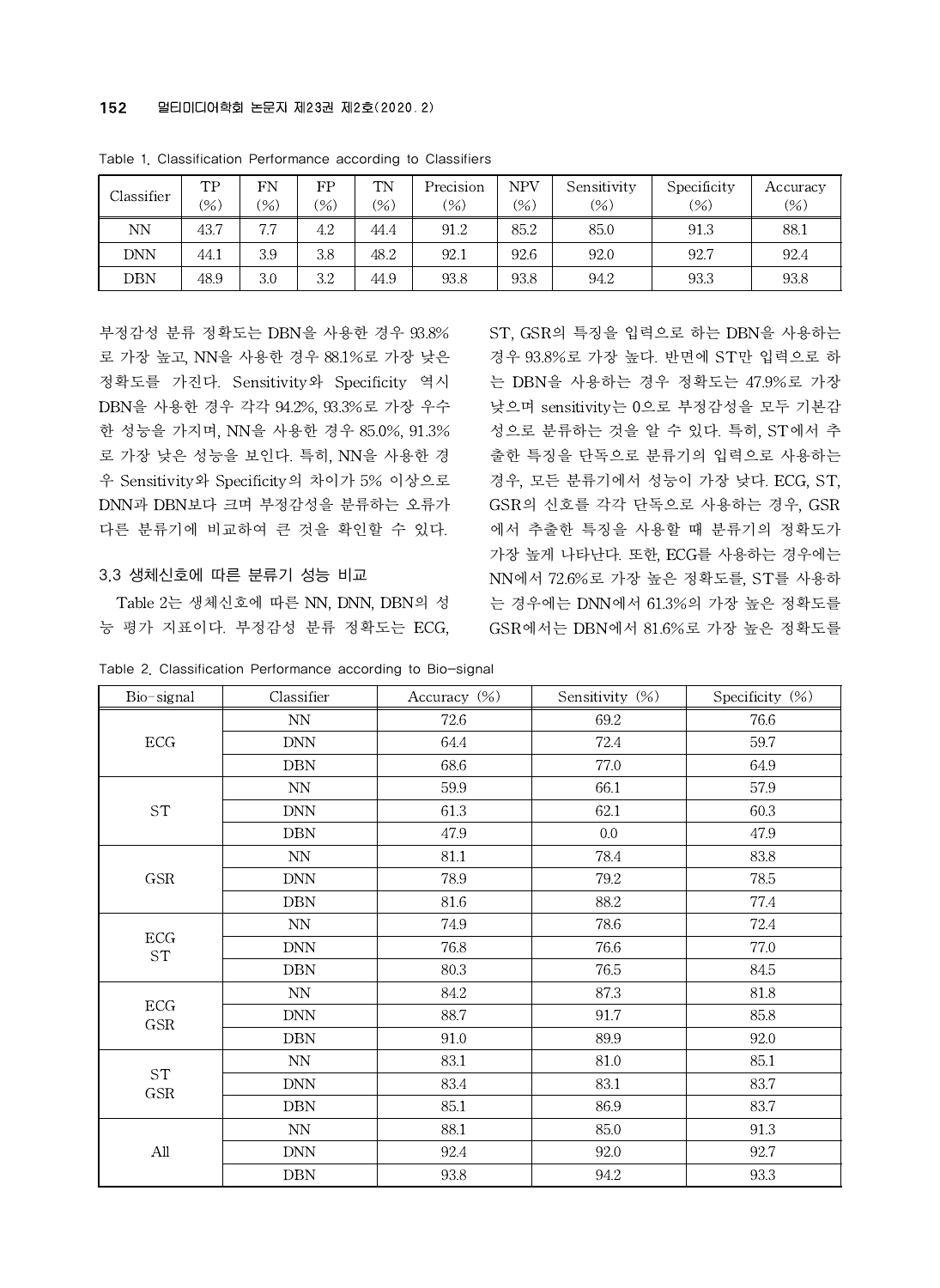가진다. 다음으로 두 개의 신호를 선택하는 경우 ECG 와 GSR의 조합이 DBN에서 91%로 가장 높은 성능 을 보이며 이는 모든 신호를 쓴 NN보다 좋은 성능을 보인다. 이를 통해 생체신호와 분류기의 설계에 따라 분류기 성능이 변화하는 것을 알 수 있다. 또한, DBN 을 사용하는 경우 RBM을 통한 가중치 초기설정과 fine-tuning을 통한 분류기 학습이 분류기 성능향상 에 중요한 역할을 하는 것을 확인할 수 있다.

# **4. 결 론**

본 논문은 감성 상태를 판별해주는 딥러닝 기반 분류기를 설계하는 데 목적이 있다. 따라서 다중 모 달 생체신호로부터 특징을 추출하고 다양한 딥러닝 기법을 통해 감성 분류기를 설계하였다. ECG, ST, GSR로부터 추출된 특징을 기반으로 DBN을 사용하 였을 때 정확도가 93.8%로 가장 높았다. 이는 NN을 사용한 경우보다 5.7%, DNN을 사용한 경우보다 1.4 % 높은 정확도를 보인다. 또한, 단일 생체신호인 GSR만 사용한 경우보다 약 12.2% 높은 성능을 보이 며, ECG와 GSR을 사용한 경우보다 2.8% 우수한 성 능을 보인다. 이를 통해 DBN이 다른 딥러닝 분류기 보다 우수한 성능을 가지는 것을 확인할 수 있으며 GSR이 부정감성을 분류하는 데 중요한 역할을 함을 확인할 수 있다.

본 연구에서 제안한 DBN 모델은 가중치의 저장이 가능하고, 학습이 끝난 후에도 fine-tuning 과정을 통해 분류기의 미세조정이 가능하다. 따라서 학습된 분류기 모델은 하드웨어, 소프트웨어 embedding에 적합하고, 추후 data 확장에 따른 update도 용이하다. 향후, 생체신호를 획득하면서 나타나는 movement noise 등의 outlier 제거, 유효한 특징 선택 연구를 통해 감성 분류기 성능을 향상할 수 있을 것으로 사 료된다.

# **REFERENCE**

[1] G.Y. Liu and M. Hao, "Emotion Recognition of Physiological Signals based on Adaptive **REFERENCE**<br>
G.Y. Liu and M. Hao, "Emotion Recognition<br>
of Physiological Signals based on Adaptive<br>
Hierarchical Genetic Algorithm," *Proceeding*<br>
of 2009 World Resources Institute World of 2009 World Resources Institute World Congress on Computer Science and Information Engineering, pp. 670-674, 2009.

## 다중 모달 생체신호를 이용한 딥러닝 기반 감정 분류 153

- [ 2 ] C. Maaoui and A. Pruski, "Emotion Recognition through Physiological Signals for Humanmachine Communication," Cutting Edge Robotics 2010, IntechOpen, London, 2010.
- [3] C.E. Izard, "Emotion Theory and Research: Highlights, Unanswered Questions, and Emerging Issues," Annual Review of Psychology, Vol. 60, pp. 1-25, 2009.
- [4] J. Zhang, M. Chen, S. Hu, Y. Cao, and R. Kozma, "PNN for EEG-based Emotion erging issues, *Annual Review of Psychology*,<br>Vol. 60, pp. 1–25, 2009.<br>J. Zhang, M. Chen, S. Hu, Y. Cao, and R.<br>Kozma, "PNN for EEG-based Emotion<br>Recognition," *Proceeding of 2016 IEEE In*ternational Conference on Systems, Man, and Cybernetics, pp. 002319-002323, 2016.
- [5] D.M. Shin, D. Shin, and D.K. Shin, "Development of Emotion Recognition Interface using Complex EEG/ECG Bio- signal for Interactive Contents," Multimedia Tools and Applications, Vol. 76, No. 9, pp. 11449-11470, 2017.
- [6] L. Mirmohamadsadeghi, A. Yazdani, and J.M. Vesin, "Using Cardio-respiratory Signals to Recognize Emotions Elicited by Watching Music Video Clips," Proceeding of 2016 IEEE 18th International Workshop on Multimedia vesin, Using Cardio-respiratory Signal Recognize Emotions Elicited by W<br>Music Video Clips," *Proceeding of 2016*<br>*18th International Workshop on Muli<br>Signal Processing*, pp. 1-5, 2016.
- [7] B. Appelhans and L. Luecken, "Heart Rate Variability as an Index of Regulated Emotional Responding," Review of General Psychology, Vol. 10, No. 3, pp. 229-240, 2006.
- [ 8 ] U. Acharya, Rajendra, K.P. Joseph, N. Kannathal, L.C. Min, and J.S. Suri, Heart Rate Varinal Responding, *Review of General Psychol-*<br> *ogy*, Vol. 10, No. 3, pp. 229–240, 2006.<br>
U. Acharya, Rajendra, K.P. Joseph, N. Kanna-<br>
thal, L.C. Min, and J.S. Suri, *Heart Rate Vari-*<br> *ability, Advances in Cardiac Signal* ing, Springer, Berlin, Heidelberg, pp. 121-165, 2007.
- [9] J.E. Lee and S.K. Yoo, "Correlation Analysis of Electrocardiogram Signal according to Sleep Stage," Journal of Korea Multimedia Society, Vol. 21, No. 12, pp. 1370-1378, 2018.
- [10] J. Zhai and A. Barreto, "Stress Detection in Computer Users based on Digital Signal Processing of Noninvasive Physiological Variables," Proceeding of 2006 International Conference of the IEEE Engineering in